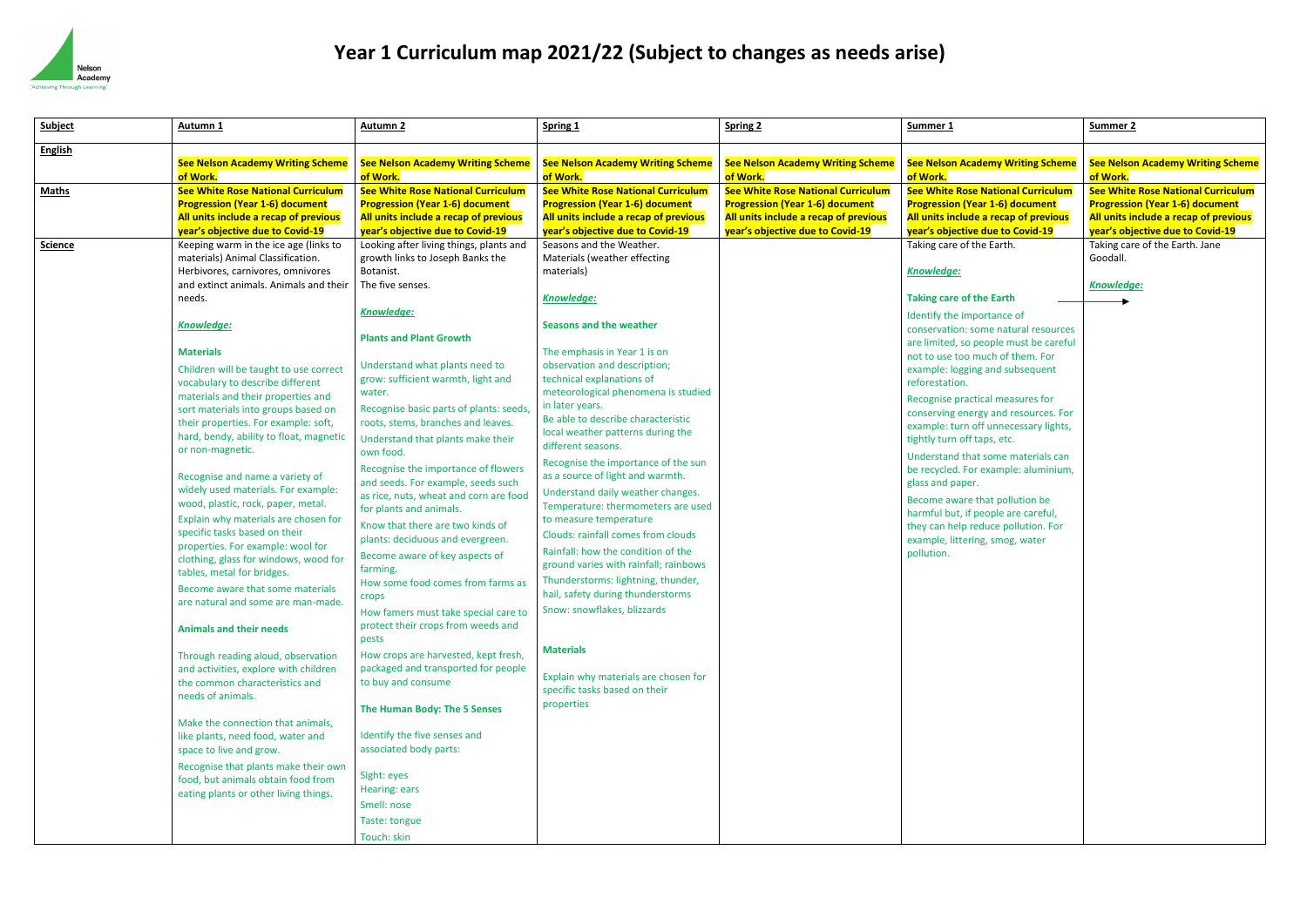

|           | Understand that offspring are very<br>much (but not exactly) like their<br>parents.<br>Understand that most animal babies<br>need to be fed and cared for by their<br>parents; human babies are especially<br>in need of care when young.<br>Recognise that pets have special<br>needs and must be cared for by their<br>owners<br><b>SPECIAL CLASSIFICATIONS OF</b><br><b>ANIMALS</b><br>Herbivores: plant-eaters (for<br>example, elephants, cows, deer)<br>Carnivores: flesh-eaters (for example,<br>lions, tigers)<br><b>Omnivores: plant and animal eaters</b><br>(for example, bears)<br>Extinct animals (for example:<br>dinosaurs) | Review the importance of taking care<br>of your body: exercise, cleanliness,<br>healthy foods and rest. |                                                                                                                                                                                                                                                                                                                                                                                                                                                                                                                                                                                                                                                                                                                                                                           |                                                                                                                                                                                                                                                                                                                                                                                                                                            |                                                                                                                                                                                                                                                                                                                                                                                                                                                                                                                                                               |
|-----------|--------------------------------------------------------------------------------------------------------------------------------------------------------------------------------------------------------------------------------------------------------------------------------------------------------------------------------------------------------------------------------------------------------------------------------------------------------------------------------------------------------------------------------------------------------------------------------------------------------------------------------------------|---------------------------------------------------------------------------------------------------------|---------------------------------------------------------------------------------------------------------------------------------------------------------------------------------------------------------------------------------------------------------------------------------------------------------------------------------------------------------------------------------------------------------------------------------------------------------------------------------------------------------------------------------------------------------------------------------------------------------------------------------------------------------------------------------------------------------------------------------------------------------------------------|--------------------------------------------------------------------------------------------------------------------------------------------------------------------------------------------------------------------------------------------------------------------------------------------------------------------------------------------------------------------------------------------------------------------------------------------|---------------------------------------------------------------------------------------------------------------------------------------------------------------------------------------------------------------------------------------------------------------------------------------------------------------------------------------------------------------------------------------------------------------------------------------------------------------------------------------------------------------------------------------------------------------|
| Geography |                                                                                                                                                                                                                                                                                                                                                                                                                                                                                                                                                                                                                                            |                                                                                                         | Mapping spatial sense.                                                                                                                                                                                                                                                                                                                                                                                                                                                                                                                                                                                                                                                                                                                                                    | The United Kingdom.                                                                                                                                                                                                                                                                                                                                                                                                                        | The Seven Continents.                                                                                                                                                                                                                                                                                                                                                                                                                                                                                                                                         |
|           |                                                                                                                                                                                                                                                                                                                                                                                                                                                                                                                                                                                                                                            |                                                                                                         | <b>Knowledge:</b>                                                                                                                                                                                                                                                                                                                                                                                                                                                                                                                                                                                                                                                                                                                                                         | Knowledge:                                                                                                                                                                                                                                                                                                                                                                                                                                 | <b>Knowledge:</b>                                                                                                                                                                                                                                                                                                                                                                                                                                                                                                                                             |
|           |                                                                                                                                                                                                                                                                                                                                                                                                                                                                                                                                                                                                                                            |                                                                                                         | THE CLASSROOM<br>OR SCHOOL<br><b>ENVIRONMENT</b><br>Understand the concept of an aerial<br>perspective. For example, draw<br>objects from the side and above and<br>discuss the differences. Draw plans<br>desk or the classroom floor, beginning<br>with looking down on the objects from<br>above.<br>Use a plan of the classroom,<br>constructed with a basic key, to locate<br>and retrieve objects (pupils could<br>design this plan together with their<br>teacher). Use the plan to describe<br>where things are located in the<br>classroom in relation to other objects<br>using terms like 'next to', 'far from',<br>'behind', 'under', etc<br>Give directions (left, right, forwards,<br>backwards) including<br>distance<br>(number of steps) to find objects | Use a map of the UK.<br>Name and locate the continent,<br>country and county in which you live.<br>Name and locate England, Scotland,<br>Wales and Northern Ireland.<br>Understand important features of the<br>UK<br>(aerial views) of objects arranged on a   Identify and describe some<br>geographical differences between<br>England, Scotland, Wales and<br>Northern Ireland.<br>Identify the Union flag and the<br>component parts. | Differentiate between land and<br>using a globe<br>Locate the seven continents,<br>North and South Poles, the Pacific<br><b>Atlantic oceans</b><br>Understand direction: north, sou<br>east and west.<br>Identify the seven continents<br>describe<br>unique<br>geograph<br>attributes of each continent includ<br>animals, plants, cities, landsca<br>features, famous people and fam<br>buildings:<br>Asia<br>Europe<br>Africa<br><b>North America</b><br><b>South America</b><br>Australia<br>Locate the British Isles and explain<br>what makes an island |

| The Seven Continents.                                                                                                                                                                                       | The Seven Continents.<br>With a focus on Africa                                                                    |
|-------------------------------------------------------------------------------------------------------------------------------------------------------------------------------------------------------------|--------------------------------------------------------------------------------------------------------------------|
| Knowledge:<br>Differentiate between land and sea<br>using a globe<br>Locate the seven continents, the<br>North and South Poles, the Pacific and                                                             | <b>Knowledge</b><br>Link to Jane Goodall work in science.<br>Make comparisons between Africa<br>and Great Britain. |
| <b>Atlantic oceans</b><br>Understand direction: north, south,<br>east and west.                                                                                                                             |                                                                                                                    |
| Identify the seven continents and<br>describe<br>unique<br>geographical<br>attributes of each continent including<br>animals, plants, cities, landscape<br>features, famous people and famous<br>buildings: |                                                                                                                    |
| Asia<br><b>Europe</b><br><b>Africa</b><br><b>North America</b><br><b>South America</b><br><b>Australia</b><br>Locate the British Isles and explain                                                          |                                                                                                                    |
| what makes an island                                                                                                                                                                                        |                                                                                                                    |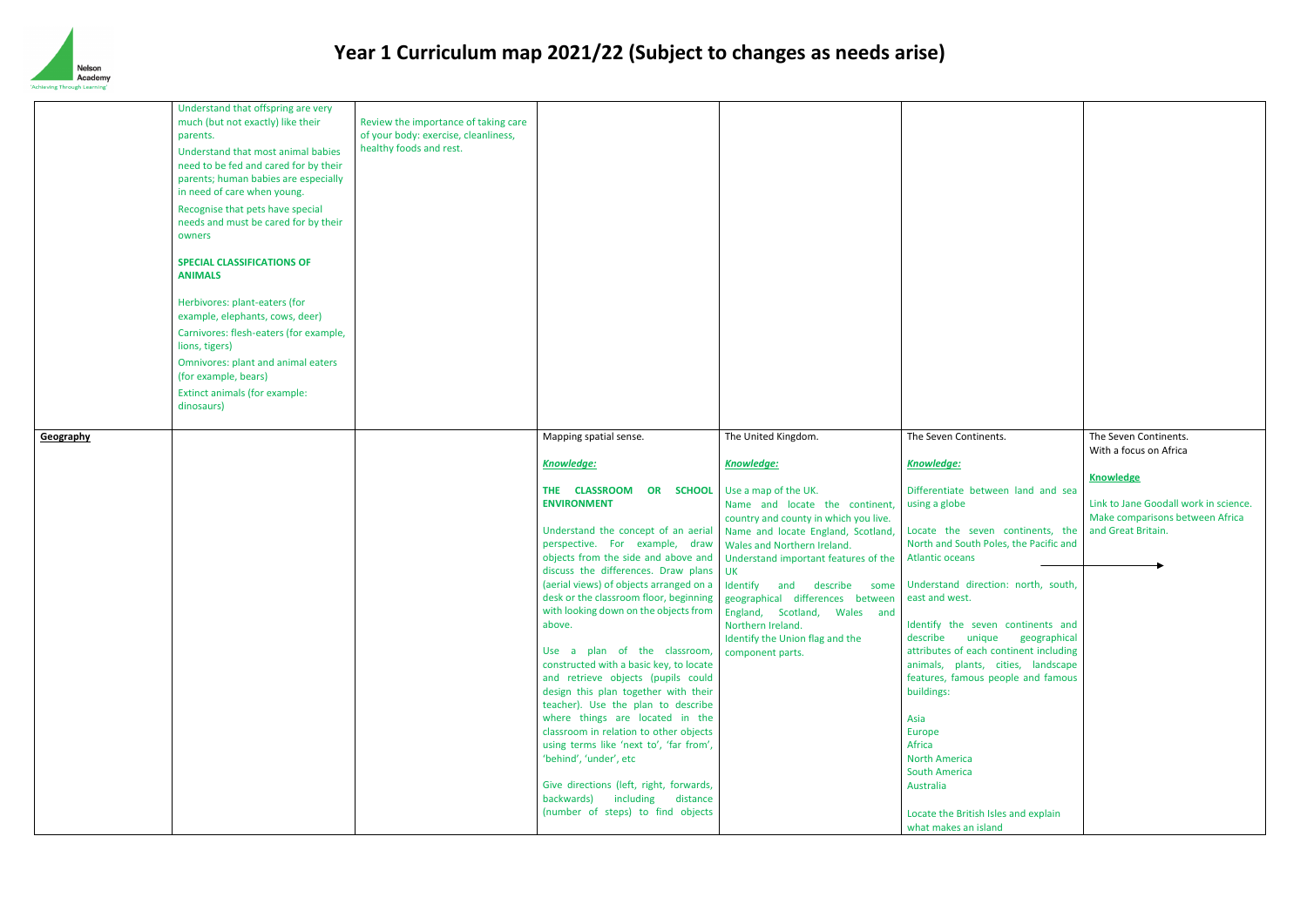

|                |                                                  |                                                                             | located in the classroom and different                                      |                                                                      |                                                                |
|----------------|--------------------------------------------------|-----------------------------------------------------------------------------|-----------------------------------------------------------------------------|----------------------------------------------------------------------|----------------------------------------------------------------|
|                |                                                  |                                                                             | parts of the school.                                                        |                                                                      |                                                                |
|                |                                                  |                                                                             |                                                                             |                                                                      |                                                                |
|                |                                                  |                                                                             | Understand the spatial layout of the                                        |                                                                      |                                                                |
|                |                                                  |                                                                             | school: buildings, playground, field,<br>entrance, etc                      |                                                                      |                                                                |
|                |                                                  |                                                                             |                                                                             |                                                                      |                                                                |
|                |                                                  |                                                                             | Be able to read a simplified map of the                                     |                                                                      |                                                                |
|                |                                                  |                                                                             | academy.                                                                    |                                                                      |                                                                |
|                |                                                  |                                                                             |                                                                             |                                                                      |                                                                |
|                |                                                  |                                                                             | Discuss where things are in relation to                                     |                                                                      |                                                                |
|                |                                                  |                                                                             | each other and how to navigate                                              |                                                                      |                                                                |
|                |                                                  |                                                                             | around the school grounds using the                                         |                                                                      |                                                                |
|                |                                                  |                                                                             | points of the compass: north, south,                                        |                                                                      |                                                                |
|                |                                                  |                                                                             | east and west.                                                              |                                                                      |                                                                |
|                |                                                  |                                                                             |                                                                             |                                                                      |                                                                |
| <b>History</b> | Pre History.                                     | Pre History.                                                                |                                                                             |                                                                      | Prime ministers.                                               |
|                | Ice Age/Stone Age                                | Bronze Age/Iron Age.                                                        |                                                                             |                                                                      | Churchill                                                      |
|                |                                                  |                                                                             |                                                                             |                                                                      | Robert Walpole                                                 |
|                | <b>Knowledge:</b>                                | <b>Knowledge:</b>                                                           |                                                                             |                                                                      | <b>Knowledge:</b>                                              |
|                | Identify the defining characteristics            | Identify the defining characteristics                                       |                                                                             |                                                                      |                                                                |
|                | and broad chronology of the periods              | and broad chronology of the periods                                         |                                                                             |                                                                      | Robert Walpole achieved influen                                |
|                | of the Ice and Stone Age                         | of the Bronze and Iron Age                                                  |                                                                             |                                                                      | with George II and with the House                              |
|                | Understand the importance of reading             | Understand the importance of reading                                        |                                                                             |                                                                      | Commons. He became the mo                                      |
|                | and writing for communicating ideas              | and writing for communicating ideas                                         |                                                                             |                                                                      | important minister in the Cabinet: t                           |
|                | and information. Imagine what life               | and information. Imagine what life                                          |                                                                             |                                                                      | first Prime Minister.                                          |
|                | would be like if it was not possible to          | would be like if it was not possible to                                     |                                                                             |                                                                      |                                                                |
|                | read or write.                                   | read or write.                                                              |                                                                             |                                                                      | Understand the role of the Prin                                |
|                | Understand the difference between                | Understand the difference between                                           |                                                                             |                                                                      | Minister today. Today the Prin                                 |
|                | pre-history and written history                  | pre-history and written history                                             |                                                                             |                                                                      | Minister is in charge of government.                           |
|                |                                                  |                                                                             |                                                                             |                                                                      |                                                                |
|                |                                                  |                                                                             |                                                                             |                                                                      | The Prime Minister lives at 10                                 |
|                |                                                  |                                                                             |                                                                             |                                                                      | Downing Street in London.                                      |
|                | Colour and line:                                 |                                                                             |                                                                             |                                                                      |                                                                |
| Visual arts/DT | How colour evokes /reflects feelings             | Sculptures Hubert Le Sueur, King<br>Charles the First.                      | Exploring materials. Waterproofing<br>(linked with the weather/sculptures). | Talking about narratives of paintings<br>(George and the Dragon.     | Architecture: Westminster and<br>representations of Parliament |
|                |                                                  |                                                                             |                                                                             |                                                                      |                                                                |
|                | Pre-history - cave painting                      | Design/make a plant pot outside bug                                         | Link to Seasons unit in science                                             | Textile dragon exploring properties                                  | Art of Buildings                                               |
|                |                                                  | houses. (links to science).                                                 |                                                                             | of/combining textiles.                                               | <b>Knowledge:</b>                                              |
|                | <b>Knowledge:</b>                                |                                                                             | Food Tech using seasonal produce                                            | <b>Knowledge:</b>                                                    |                                                                |
|                |                                                  | <b>Knowledge:</b>                                                           |                                                                             |                                                                      | Children will focus on the art of                              |
|                | Observe how colours can create                   |                                                                             |                                                                             | Observe and talk about two paintings                                 | buildings and building design.                                 |
|                | different feelings and how certain can           | We introduce children to sculpture,                                         |                                                                             | showing George and the Dragon                                        | Children will learn about architectur                          |
|                | seem warm (red, orange, yellow) or               | or three-dimensional, 'all-around' art.                                     |                                                                             | Use a version of the legend from                                     | of the 'state', meaning buildings for                          |
|                | 'cool' (blue, green, grey).                      | We introduce various types and styles                                       |                                                                             | literature to help read what you can                                 | the rulers of our country - the                                |
|                | Identify and describe the use of                 | of sculpture, and encourage children                                        |                                                                             | see in the paintings.                                                | government and royals. We also loo                             |
|                | colour-thinking about how it sets                | to make their own sculptures.                                               |                                                                             |                                                                      | for the lines in buildings. [Cross-                            |
|                | the scene, creates an atmosphere or              |                                                                             |                                                                             | Among artists, the version by Jacobus                                | curricular links with British History                          |
|                | $feeling - in:$                                  | Hubert Le Sueur, King Charles the<br>First, 1633 (Trafalgar Square, London) |                                                                             | de Voragine in 'The Golden Legend'<br>was a popular source. Start by | and Geography]                                                 |
|                | Pieter Bruegel, The Hunters in the               | Hamo Thornycroft, Oliver Cromwell,                                          |                                                                             | identifying the characters (what can                                 | The Palace of Westminster, focus or                            |
|                | Snow, 1565 (Kunsthistorisches<br>Museum, Vienna) | 1899 (Palace of Westminster,                                                |                                                                             | you see that tells you the girl is a                                 | the parts by Charles Barry and                                 |
|                | David Hockney, A Bigger Splash, 1967             | London)                                                                     |                                                                             | princess, for example). Compare the                                  |                                                                |
|                | (Tate Modern, London)                            |                                                                             |                                                                             | different moments in the narrative                                   |                                                                |
|                |                                                  |                                                                             |                                                                             |                                                                      |                                                                |

| Prime ministers.<br>Churchill<br>Robert Walpole                                                                                                                                                                                                                                                                                                                                                              | Symbols and Figures. (links with<br>Geography and Visual Arts). Union<br>Jack, houses of parliament etc.                                                                                                                                    |
|--------------------------------------------------------------------------------------------------------------------------------------------------------------------------------------------------------------------------------------------------------------------------------------------------------------------------------------------------------------------------------------------------------------|---------------------------------------------------------------------------------------------------------------------------------------------------------------------------------------------------------------------------------------------|
| Knowledge:                                                                                                                                                                                                                                                                                                                                                                                                   | <b>Knowledge:</b>                                                                                                                                                                                                                           |
| Robert Walpole achieved influence<br>with George II and with the House of<br>Commons. He became the<br>most<br>important minister in the Cabinet: the<br>first Prime Minister.<br>Understand the role of the Prime<br>Minister today. Today the Prime<br>Minister is in charge of government.<br>The Prime Minister lives at<br>10<br>Downing Street in London.                                              | <b>Understand important British symbols</b><br>and figures, for instance:<br>The Union Jack<br><b>Buckingham Palace</b><br>10 Downing Street<br>The Houses of Parliament<br><b>Victoria</b><br>Churchill<br>Elizabeth 1<br><b>King John</b> |
| Architecture: Westminster and                                                                                                                                                                                                                                                                                                                                                                                | Architecture of the state.                                                                                                                                                                                                                  |
| representations of Parliament<br>Art of Buildings<br><u>Knowledge:</u><br>Children will focus on the art of<br>buildings and building design.<br>Children will learn about architecture<br>of the 'state', meaning buildings for<br>the rulers of our country - the<br>government and royals. We also look<br>for the lines in buildings. [Cross-<br>curricular links with British History<br>and Geography] | Making aeroplanes (Science link<br>(Wilburn and Orville Wright).<br><b>Knowledge:</b>                                                                                                                                                       |
| The Palace of Westminster, focus on<br>the parts by Charles Barry and                                                                                                                                                                                                                                                                                                                                        |                                                                                                                                                                                                                                             |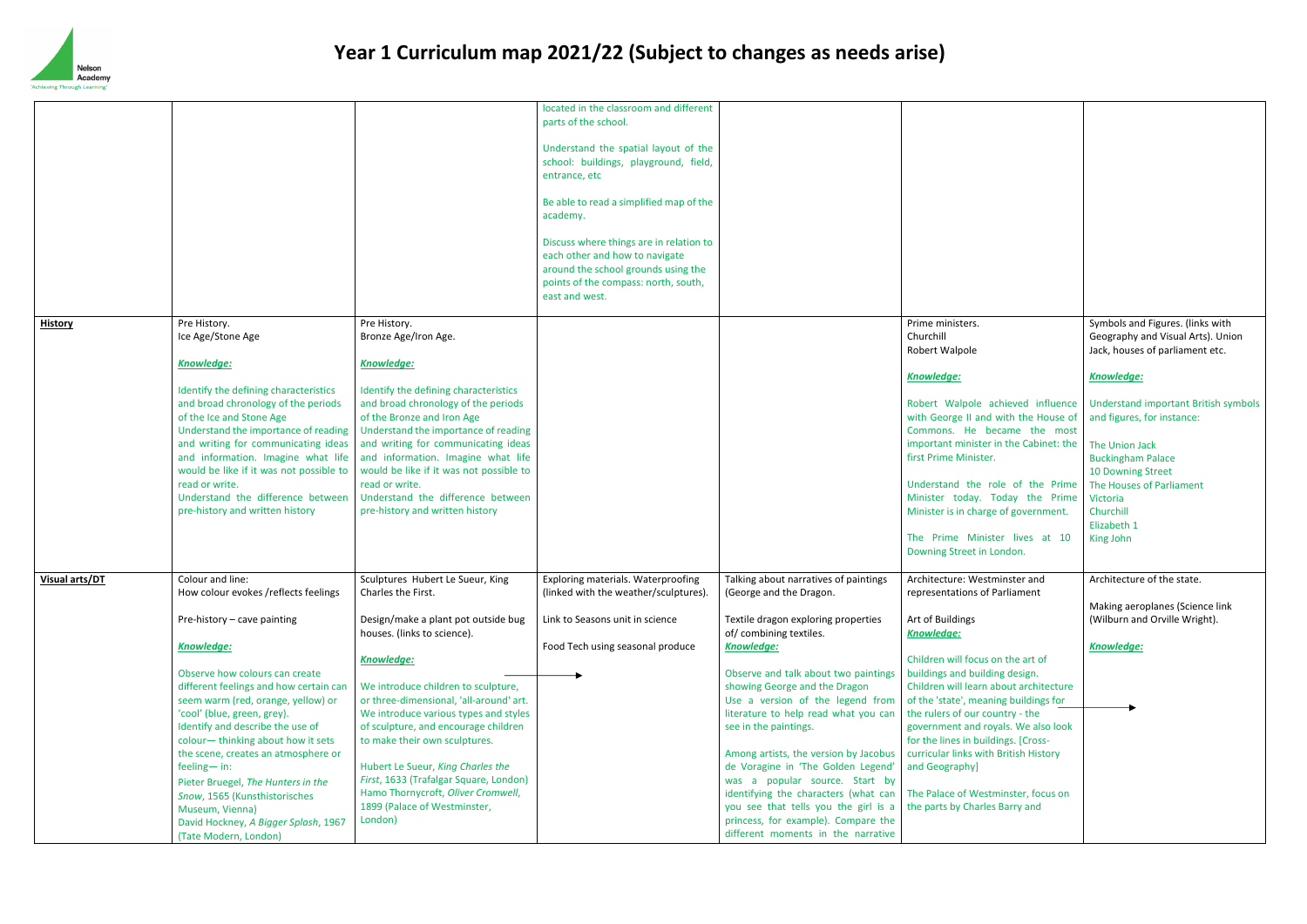

| <b>Music</b> | Henri Rousseau, Surprised! A Tiger in<br>a Tropical Storm, 1891 (National<br>Gallery, London)<br>Vincent van Gogh, Sunflowers, 1888<br>(National Gallery, London)<br>Line<br>Identify and use different lines:<br>straight, zigzag, curved, wavy, thick,<br>thin<br>Observe and describe different kinds<br>of lines in:<br>Rembrandt van Rijn, Saskia in a Straw<br>Hat, 1633 (Kupferstichkabinett,<br>Berlin)<br>Pierre Bonnard, The Luncheon (Le<br>Déjeuner), 1923 (National Gallery of<br>Ireland, Dublin)<br>Joan Miró, Painting (Peinture), 1925<br>(National Galleries of Scotland,<br>Edinburgh)<br>Hey you!<br><b>Knowledge/skills</b><br>Find the pulse as you are listening to<br>the music: can you dance, get funky<br>or find the groove?<br>Instruments/voices you can hear:<br>male vocal, bass guitar, drums, decks.<br>Can you recognise any of these<br>instruments in the other songs?<br><b>Musical activities</b><br>Find the pulse<br>March in time with the pulse<br>Be an animal that finds the<br>pulse.<br><b>Clapping rhythms</b><br>Copy and clap back rhythms<br>Clap the rhythm of your<br>name.<br>Make up you r own rhyme. | E. H. Baily, Lord Horatio Nelson, 1840-<br>43 (Trafalgar Square, London)<br>Henry Moore, Family Group, 1944<br>(Fitzwilliam Museum, Cambridge)<br>Edgar Degas, Little Dancer Aged<br>Fourteen, 1880-81 (Tate, Liverpool)<br>Barbara Hepworth, Infant, 1929 (Tate,<br>St Ives)<br>Antony Gormley, Angel of the North,<br>1998 (Gateshead) | In the Groove<br><b>Knowledge/skills</b><br>Listening in the Groove<br>You will listen to six different musical<br>styles in this unit. Blues, Baroque,<br>Latin, Irish Folk and Funk.<br><b>Find the Pulse</b><br><b>Clapping Rhythms</b><br>Copy and clap back rhythms<br>Clap the rhythm of your<br>name<br>Clap the rhythm of your<br>favourite food<br>Make up your own rhythms<br>Playing instruments using one or<br>two notes. $C + D$ | (story) these artists have shown. Look<br>at and talk about how the artists<br>painted George, the princess, and<br>dragon as very different characters,<br>showing different reactions, and in<br>very different settings.<br>Paolo Uccello, Saint George and the<br>Dragon, 1470 (National Gallery,<br>London)<br>Jacopo Tintoretto, Saint George and<br>the Dragon, 1555 (National Gallery,<br>London) | Augustus Pugin, constructed 1840-<br>1870 (Westminster, London)<br>Westminster Abbey, present buildi<br>begun under King Henry III in 1245<br>(Westminster, London)<br>The Banqueting House (part of the<br>former Whitehall Palace), by Inigo<br>Jones, 1622.<br>-Your imagination<br><b>Knowledge/skills</b><br>Listening: Your imagination<br>Find the pulse as you are listening t<br>music.<br>The instruments voices you can hed<br>Keyboards, drums, bass, a female<br>singer.<br><b>Musical activities</b><br>Find the pulse<br><b>Clapping rhythms</b><br>Playing instruments using<br>one or two notes<br>Improvise using the notes<br>$C+D$<br>using simple rhythms<br>or $C, D + E$ |
|--------------|--------------------------------------------------------------------------------------------------------------------------------------------------------------------------------------------------------------------------------------------------------------------------------------------------------------------------------------------------------------------------------------------------------------------------------------------------------------------------------------------------------------------------------------------------------------------------------------------------------------------------------------------------------------------------------------------------------------------------------------------------------------------------------------------------------------------------------------------------------------------------------------------------------------------------------------------------------------------------------------------------------------------------------------------------------------------------------------------------------------------------------------------------------------|------------------------------------------------------------------------------------------------------------------------------------------------------------------------------------------------------------------------------------------------------------------------------------------------------------------------------------------|------------------------------------------------------------------------------------------------------------------------------------------------------------------------------------------------------------------------------------------------------------------------------------------------------------------------------------------------------------------------------------------------------------------------------------------------|-----------------------------------------------------------------------------------------------------------------------------------------------------------------------------------------------------------------------------------------------------------------------------------------------------------------------------------------------------------------------------------------------------------|-------------------------------------------------------------------------------------------------------------------------------------------------------------------------------------------------------------------------------------------------------------------------------------------------------------------------------------------------------------------------------------------------------------------------------------------------------------------------------------------------------------------------------------------------------------------------------------------------------------------------------------------------------------------------------------------------|
|              | Singing<br>Rap and sing Hey you in<br>groups.<br>Have Fun!<br>$\bullet$<br><b>Play Instruments</b><br>Play instruments using one<br>or two notes c or C+G                                                                                                                                                                                                                                                                                                                                                                                                                                                                                                                                                                                                                                                                                                                                                                                                                                                                                                                                                                                                    |                                                                                                                                                                                                                                                                                                                                          | Improvise using the notes C+D<br>Compose a simple melody using<br>simple rhythms.<br>Perform and share a class<br>performance of 'In the Groove'<br>with singing and playing.                                                                                                                                                                                                                                                                  |                                                                                                                                                                                                                                                                                                                                                                                                           | Compose a simple melody<br>choosing from the notes C<br>Perform and share<br>A class performance of You<br>imagination with singing a<br>playing.                                                                                                                                                                                                                                                                                                                                                                                                                                                                                                                                               |

| Augustus Pugin, constructed 1840-<br>1870 (Westminster, London)                                    |  |
|----------------------------------------------------------------------------------------------------|--|
| Westminster Abbey, present building<br>begun under King Henry III in 1245<br>(Westminster, London) |  |
| The Banqueting House (part of the<br>former Whitehall Palace), by Inigo<br>Jones, 1622.            |  |
| -Your imagination                                                                                  |  |
| Knowledge/skills                                                                                   |  |
| Listening: Your imagination                                                                        |  |
| Find the pulse as you are listening to<br>music.                                                   |  |
| The instruments voices you can hear:<br>Keyboards, drums, bass, a female<br>singer.                |  |
| <b>Musical activities</b>                                                                          |  |
| • Find the pulse<br><b>Clapping rhythms</b>                                                        |  |
| Playing instruments using<br>one or two notes                                                      |  |
| Improvise using the notes<br>$C+D$                                                                 |  |
| Compose a simple melody                                                                            |  |
| using simple rhythms<br>choosing from the notes C+D                                                |  |
| or $C, D + E$<br>Perform and share                                                                 |  |
| A class performance of Your<br>imagination with singing and<br>playing.                            |  |
|                                                                                                    |  |
|                                                                                                    |  |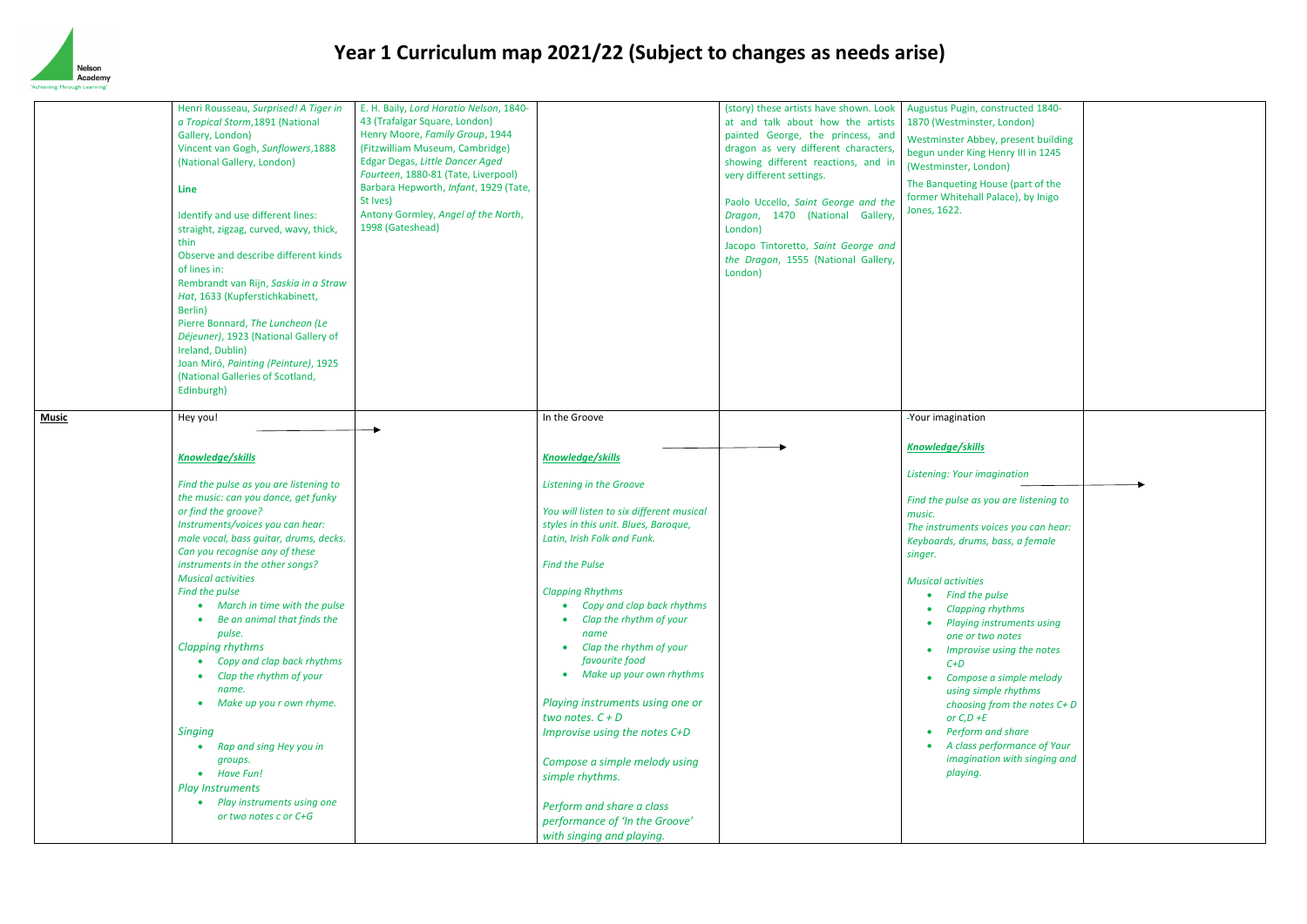

|                  | Improvise using the notes C<br>+G<br>Compose a simple melody<br>using simple rhythms<br>choosing from the notes C+G<br><b>Perform and Share</b><br>Class performance of Hey<br>you with rapping, singing<br>and playing.                                                                                                                                 |                                                                                                                                                                                              |                                                                                                                                                                                                                                                                                                                                                                                                                                                                                                                                                                                                                  |                                                                                                                                                                                                                                             |                                                                                                                                                                                                                                                                                                                                                                                                                               |
|------------------|----------------------------------------------------------------------------------------------------------------------------------------------------------------------------------------------------------------------------------------------------------------------------------------------------------------------------------------------------------|----------------------------------------------------------------------------------------------------------------------------------------------------------------------------------------------|------------------------------------------------------------------------------------------------------------------------------------------------------------------------------------------------------------------------------------------------------------------------------------------------------------------------------------------------------------------------------------------------------------------------------------------------------------------------------------------------------------------------------------------------------------------------------------------------------------------|---------------------------------------------------------------------------------------------------------------------------------------------------------------------------------------------------------------------------------------------|-------------------------------------------------------------------------------------------------------------------------------------------------------------------------------------------------------------------------------------------------------------------------------------------------------------------------------------------------------------------------------------------------------------------------------|
| <b>Computing</b> | Technology around us<br><b>Knowledge:</b><br>In this unit, pupils will develop their<br>understanding of technology and how<br>it can help us. They will start to<br>become familiar with the different<br>components of a computer by<br>developing their keyboard and mouse<br>skills. Pupils will also consider how to<br>use technology responsibly. |                                                                                                                                                                                              | Robot Algorithms<br><b>Knowledge:</b><br>This unit introduces pupils to early<br>programming concepts. They will<br>explore using individual commands,<br>both with other learners and as part<br>of a computer program. Pupils will<br>identify what each floor robot<br>command does and use that<br>knowledge to start predicting the<br>outcome of programs. The unit is<br>paced to ensure time is spent on all<br>aspects of programming and builds<br>knowledge in a structured manner.<br>Pupils are also introduced to the early<br>stages of program design through the<br>introduction of algorithms. |                                                                                                                                                                                                                                             | Digital painting<br><b>Knowledge:</b><br>During this unit, pupils will develop<br>their understanding of a range of<br>tools used for digital painting. They<br>then use these tools to create their<br>own digital paintings, while gaining<br>inspiration from a range of artists'<br>work. The unit concludes with pupil:<br>considering their preferences when<br>painting with and without the use o<br>digital devices. |
| PE               | Cardio Drumming.<br><b>Knowledge:</b><br>Follow a set of movements in a<br>sequence.<br>Move to music with co-ordination.<br>Build stamina and fitness.<br>Static Balance- one leg standing<br>Theme - Pirate Planks.<br><b>Knowledge:</b><br>Head up and still, tummy tight,<br>back straight.<br>Use one leg and arms to help<br>balance.              | Dance<br><b>Knowledge:</b><br>Design and create movements and<br>shapes.<br>Movement shows control and<br>coordination<br>Perform a dance phrase with 2 or<br>more joined movements / shapes | Gymnastics<br><b>Knowledge:</b><br>Can demonstrate various Body<br>Management positions and exercises<br>from Key-Steps syllabus.<br>Can perform a sequence of<br>movements and balances.                                                                                                                                                                                                                                                                                                                                                                                                                        | Co-ordination with equipment.<br>Theme - John and Jasmine learn<br>to juggle.<br>Knowledge:<br>Use backswing and follow<br>through.<br>Keep eyes focused on ball.<br>Use 'soft hands' when<br>receiving/catching.<br>Agility - Ball Chasing | Athletics<br>Knowledge:<br>Can demonstrate coordination whils<br>using different equipment<br>Can show a solid understanding of<br>the basic elements of Athletics -<br>running jumping and throwing                                                                                                                                                                                                                          |

| Digital painting<br>Knowledge:<br>During this unit, pupils will develop<br>their understanding of a range of<br>tools used for digital painting. They<br>then use these tools to create their<br>own digital paintings, while gaining<br>inspiration from a range of artists'<br>work. The unit concludes with pupils<br>considering their preferences when<br>painting with and without the use of<br>digital devices. |                                                                                                                                                                        |
|-------------------------------------------------------------------------------------------------------------------------------------------------------------------------------------------------------------------------------------------------------------------------------------------------------------------------------------------------------------------------------------------------------------------------|------------------------------------------------------------------------------------------------------------------------------------------------------------------------|
| <b>Athletics</b><br>Knowledge:<br>Can demonstrate coordination whilst<br>using different equipment<br>Can show a solid understanding of<br>the basic elements of Athletics -<br>running jumping and throwing                                                                                                                                                                                                            | <b>OAA</b><br>Knowledge:<br>Can follow simple instructions in OAA<br>tasks/ team games.<br>Communicate and collaborate with<br>each other.<br>Team games<br>Knowledge: |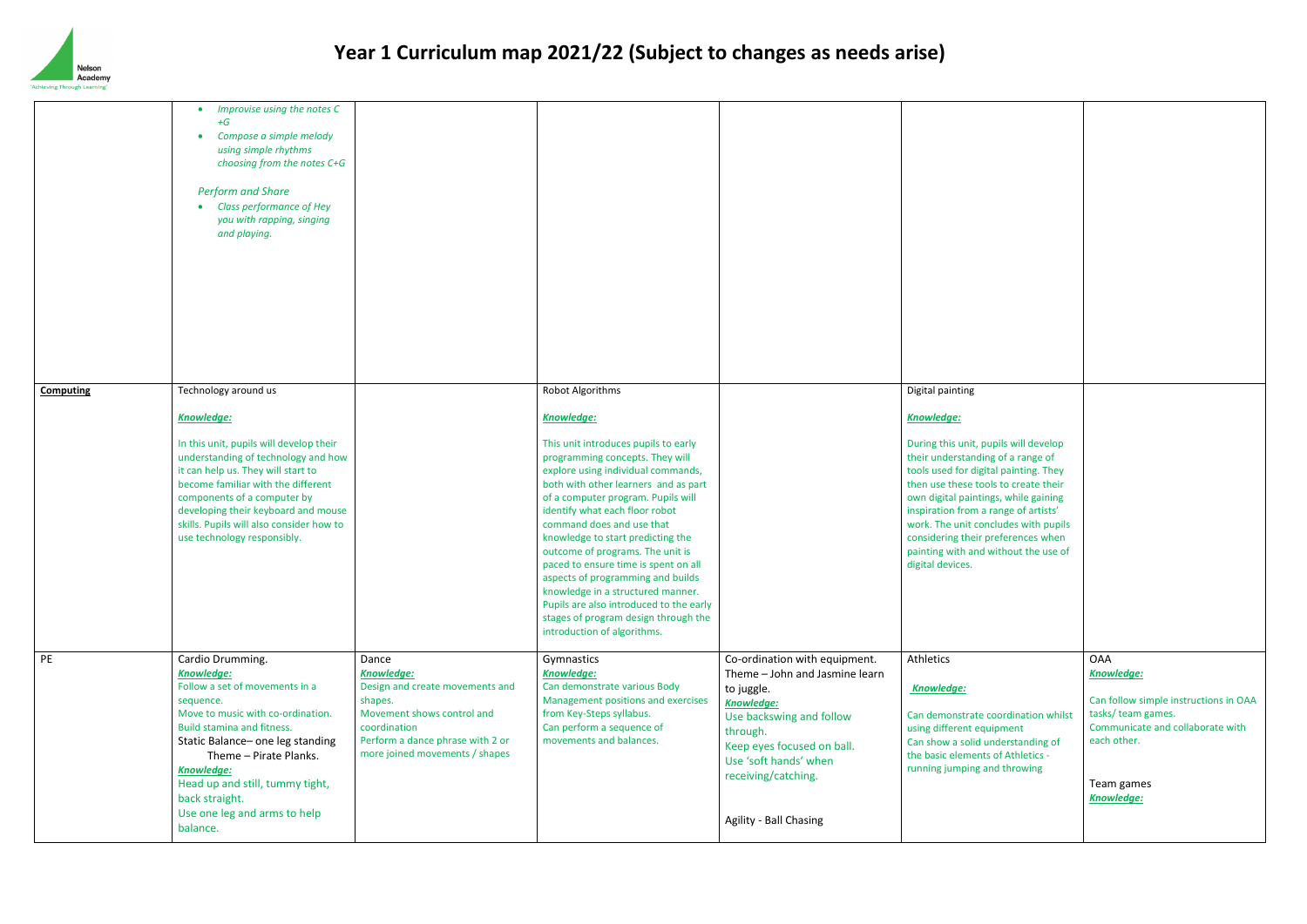

|             |                                                                                                                                                                                                                                                                                                                                                                                                                                                                                            |                                                                                                                                                                                                                                                                                                                                                                                                                                                                                                                                                                                                                                                                         |                                                                                                                                                                                                                                                                                                                                                                                                                                                                                                                                                                                                                                                                                                                         | Knowledge:<br>Drive arms from 'hips to lips'<br>to help move quickly.<br>Keep head steady and watch<br>the ball.<br>Move feet quickly to get into<br>'collecting position'.                                                                                                                                                                                                                                                                                                                                                                                                                                |                                                                                                                                                                                                                                                                                                                                                                                                                                                                                                                                                                                                                                                                                                                                                                                                                                                                                                                                                                                                                                                                                                                                                                                                         |
|-------------|--------------------------------------------------------------------------------------------------------------------------------------------------------------------------------------------------------------------------------------------------------------------------------------------------------------------------------------------------------------------------------------------------------------------------------------------------------------------------------------------|-------------------------------------------------------------------------------------------------------------------------------------------------------------------------------------------------------------------------------------------------------------------------------------------------------------------------------------------------------------------------------------------------------------------------------------------------------------------------------------------------------------------------------------------------------------------------------------------------------------------------------------------------------------------------|-------------------------------------------------------------------------------------------------------------------------------------------------------------------------------------------------------------------------------------------------------------------------------------------------------------------------------------------------------------------------------------------------------------------------------------------------------------------------------------------------------------------------------------------------------------------------------------------------------------------------------------------------------------------------------------------------------------------------|------------------------------------------------------------------------------------------------------------------------------------------------------------------------------------------------------------------------------------------------------------------------------------------------------------------------------------------------------------------------------------------------------------------------------------------------------------------------------------------------------------------------------------------------------------------------------------------------------------|---------------------------------------------------------------------------------------------------------------------------------------------------------------------------------------------------------------------------------------------------------------------------------------------------------------------------------------------------------------------------------------------------------------------------------------------------------------------------------------------------------------------------------------------------------------------------------------------------------------------------------------------------------------------------------------------------------------------------------------------------------------------------------------------------------------------------------------------------------------------------------------------------------------------------------------------------------------------------------------------------------------------------------------------------------------------------------------------------------------------------------------------------------------------------------------------------------|
| RE          | The Creation Story                                                                                                                                                                                                                                                                                                                                                                                                                                                                         | The Christmas Story                                                                                                                                                                                                                                                                                                                                                                                                                                                                                                                                                                                                                                                     | Jesus as a Friend                                                                                                                                                                                                                                                                                                                                                                                                                                                                                                                                                                                                                                                                                                       | Easter - Palm Sunday                                                                                                                                                                                                                                                                                                                                                                                                                                                                                                                                                                                       | Shabbat                                                                                                                                                                                                                                                                                                                                                                                                                                                                                                                                                                                                                                                                                                                                                                                                                                                                                                                                                                                                                                                                                                                                                                                                 |
|             | <b>Knowledge:</b>                                                                                                                                                                                                                                                                                                                                                                                                                                                                          | <b>Knowledge:</b>                                                                                                                                                                                                                                                                                                                                                                                                                                                                                                                                                                                                                                                       | <b>Knowledge:</b>                                                                                                                                                                                                                                                                                                                                                                                                                                                                                                                                                                                                                                                                                                       | <b>Knowledge:</b>                                                                                                                                                                                                                                                                                                                                                                                                                                                                                                                                                                                          | <b>Knowledge:</b>                                                                                                                                                                                                                                                                                                                                                                                                                                                                                                                                                                                                                                                                                                                                                                                                                                                                                                                                                                                                                                                                                                                                                                                       |
|             | Retell and suggest meanings to some<br>religious and moral stories, exploring<br>and discussing sacred writings and<br>sources of wisdom and recognising<br>the traditions from which they come.<br>Ask and respond to questions about<br>what individuals and communities do,<br>and why, so that pupils can identify<br>what difference belonging to a<br>community might make.<br>Notice and respond sensitively to<br>some similarities between different<br>religions and worldviews. | Recall and name different beliefs and<br>practices, including festivals, worship,<br>rituals and ways of life, in order to<br>find out about the meanings behind<br>them.<br>Retell and suggest meanings to some<br>religious and moral stories, exploring<br>and discussing sacred writings and<br>sources of wisdom and recognising<br>the traditions from which they come.<br>Ask and respond to questions about<br>what individuals and communities do,<br>and why, so that pupils can identify<br>what difference belonging to a<br>community might make.<br>Notice and respond sensitively to<br>some similarities between different<br>religions and worldviews. | Retell and suggest meanings to some<br>religious and moral stories, exploring<br>and discussing sacred writings and<br>sources of wisdom and recognising<br>the traditions from which they come.<br>Ask and respond to questions about<br>what individuals and communities do.<br>and why, so that pupils can identify<br>what difference belonging to a<br>community might make.<br>Notice and respond sensitively to<br>some similarities between different<br>religions and worldviews.<br>Find out about and respond with<br>ideas to examples of co-operation<br>between people who are different.<br>Find out about questions of right and<br>wrong and begin to express their<br>ideas and opinions in response. | Retell and suggest meanings to some<br>religious and moral stories, exploring<br>and discussing sacred writings and<br>sources of wisdom and recognising<br>the traditions from which they come.<br>Ask and respond to questions about<br>what individuals and communities do.<br>and why, so that pupils can identify<br>what difference belonging to a<br>community might make.<br>Notice and respond sensitively to<br>some similarities between different<br>religions and worldviews.<br>Find out about questions of right and<br>wrong and begin to express their<br>ideas and opinions in response. | Retell and suggest meanings to some<br>religious and moral stories, exploring<br>and discussing sacred writings and<br>sources of wisdom and recognising<br>the traditions from which they come<br>Ask and respond to questions about<br>what individuals and communities do<br>and why, so that pupils can identify<br>what difference belonging to a<br>community might make.<br>Ask and respond to questions about<br>what individuals and communities d<br>and why, so that pupils can identify<br>what difference belonging to a<br>community might make.<br>Observe and recount different ways<br>of expressing identity and belonging<br>responding sensitively for<br>themselves.<br>Notice and respond sensitively to<br>some similarities between different<br>religions and worldviews.<br>Explore questions about belonging,<br>meaning and truth so that they can<br>express their own ideas and opinion:<br>in response using words, music, art o<br>poetry.<br>Find out about and respond with<br>ideas to examples of co-operation<br>between people who are different.<br>Find out about questions of right and<br>wrong and begin to express their<br>ideas and opinions in response. |
| <b>RSHE</b> | Asking for help (Reception and Yr 1                                                                                                                                                                                                                                                                                                                                                                                                                                                        | My feelings (Reception and Yr 1                                                                                                                                                                                                                                                                                                                                                                                                                                                                                                                                                                                                                                         | My body (Reception and Yr 1                                                                                                                                                                                                                                                                                                                                                                                                                                                                                                                                                                                                                                                                                             | My relationships (Reception and Yr 1                                                                                                                                                                                                                                                                                                                                                                                                                                                                                                                                                                       | My beliefs (Reception and Yr 1                                                                                                                                                                                                                                                                                                                                                                                                                                                                                                                                                                                                                                                                                                                                                                                                                                                                                                                                                                                                                                                                                                                                                                          |
|             | objectives)<br><b>Skill Builders</b>                                                                                                                                                                                                                                                                                                                                                                                                                                                       | objectives)<br><b>Skill Builders</b>                                                                                                                                                                                                                                                                                                                                                                                                                                                                                                                                                                                                                                    | objectives)<br><b>Skill Builders</b>                                                                                                                                                                                                                                                                                                                                                                                                                                                                                                                                                                                                                                                                                    | objectives)<br><b>Skill Builders</b>                                                                                                                                                                                                                                                                                                                                                                                                                                                                                                                                                                       | objectives)<br>Skill Builders                                                                                                                                                                                                                                                                                                                                                                                                                                                                                                                                                                                                                                                                                                                                                                                                                                                                                                                                                                                                                                                                                                                                                                           |
|             | <b>Knowledge:</b>                                                                                                                                                                                                                                                                                                                                                                                                                                                                          | <b>Knowledge:</b>                                                                                                                                                                                                                                                                                                                                                                                                                                                                                                                                                                                                                                                       | <b>Knowledge:</b>                                                                                                                                                                                                                                                                                                                                                                                                                                                                                                                                                                                                                                                                                                       | <b>Knowledge:</b>                                                                                                                                                                                                                                                                                                                                                                                                                                                                                                                                                                                          | <b>Knowledge:</b>                                                                                                                                                                                                                                                                                                                                                                                                                                                                                                                                                                                                                                                                                                                                                                                                                                                                                                                                                                                                                                                                                                                                                                                       |
|             | By the end of the unit pupils:<br>Can identify the special people in                                                                                                                                                                                                                                                                                                                                                                                                                       | By the end of the unit pupils:                                                                                                                                                                                                                                                                                                                                                                                                                                                                                                                                                                                                                                          | By the end of the unit pupils:                                                                                                                                                                                                                                                                                                                                                                                                                                                                                                                                                                                                                                                                                          | By the end of the unit pupils:<br>Understand that there are                                                                                                                                                                                                                                                                                                                                                                                                                                                                                                                                                | By the end of the unit pupils:<br>Can recognise what they like and                                                                                                                                                                                                                                                                                                                                                                                                                                                                                                                                                                                                                                                                                                                                                                                                                                                                                                                                                                                                                                                                                                                                      |

|                                        | Use simple tactics for attacking         |
|----------------------------------------|------------------------------------------|
|                                        | and defending.                           |
|                                        | <b>Master basic movements</b>            |
|                                        | including running, jumping,              |
|                                        | throwing and catching                    |
|                                        |                                          |
|                                        |                                          |
|                                        |                                          |
| Shabbat                                | Chanukah                                 |
|                                        |                                          |
| Knowledge:                             | <b>Knowledge:</b>                        |
| Retell and suggest meanings to some    | Recall and name different beliefs and    |
| religious and moral stories, exploring | practices, including festivals, worship, |
| and discussing sacred writings and     | rituals and ways of life, in order to    |
| sources of wisdom and recognising      | find out about the meanings behind       |
| the traditions from which they come.   | them.                                    |
| Ask and respond to questions about     | Retell and suggest meanings to some      |
| what individuals and communities do,   | religious and moral stories, exploring   |
| and why, so that pupils can identify   | and discussing sacred writings and       |
| what difference belonging to a         | sources of wisdom and recognising        |
| community might make.                  | the traditions from which they come.     |
| Ask and respond to questions about     | Recognise some different symbols         |
| what individuals and communities do,   | and actions which express a              |
| and why, so that pupils can identify   | community's way of life, appreciating    |
| what difference belonging to a         | some similarities between                |
| community might make.                  | communities.                             |
| Observe and recount different ways     | Ask and respond to questions about       |
| of expressing identity and belonging,  | what individuals and communities do,     |
| responding sensitively for             | and why, so that pupils can identify     |
| themselves.                            | what difference belonging to a           |
| Notice and respond sensitively to      | community might make.                    |
| some similarities between different    | Notice and respond sensitively to        |
| religions and worldviews.              | some similarities between different      |
| Explore questions about belonging,     | religions and worldviews.                |
| meaning and truth so that they can     | Explore questions about belonging,       |
| express their own ideas and opinions   | meaning and truth so that they can       |
| in response using words, music, art or | express their own ideas and opinions     |
| poetry.                                | in response using words, music, art or   |
| Find out about and respond with        | poetry.                                  |
| ideas to examples of co-operation      | Find out about questions of right and    |
| between people who are different.      | wrong and begin to express their         |
| Find out about questions of right and  | ideas and opinions in response.          |
| wrong and begin to express their       |                                          |
| ideas and opinions in response.        |                                          |
| My beliefs (Reception and Yr 1         | My rights and                            |
| objectives)                            | Responsibilities (Reception and Yr 1     |
|                                        | objectives)                              |
| Skill Builders                         |                                          |
|                                        | <b>Skill Builders</b>                    |
| <u>Knowledge:</u>                      |                                          |
|                                        | <b>Knowledge:</b>                        |
| By the end of the unit pupils:         |                                          |
| Can recognise what they like and       | By the end of the unit pupils:           |
|                                        |                                          |